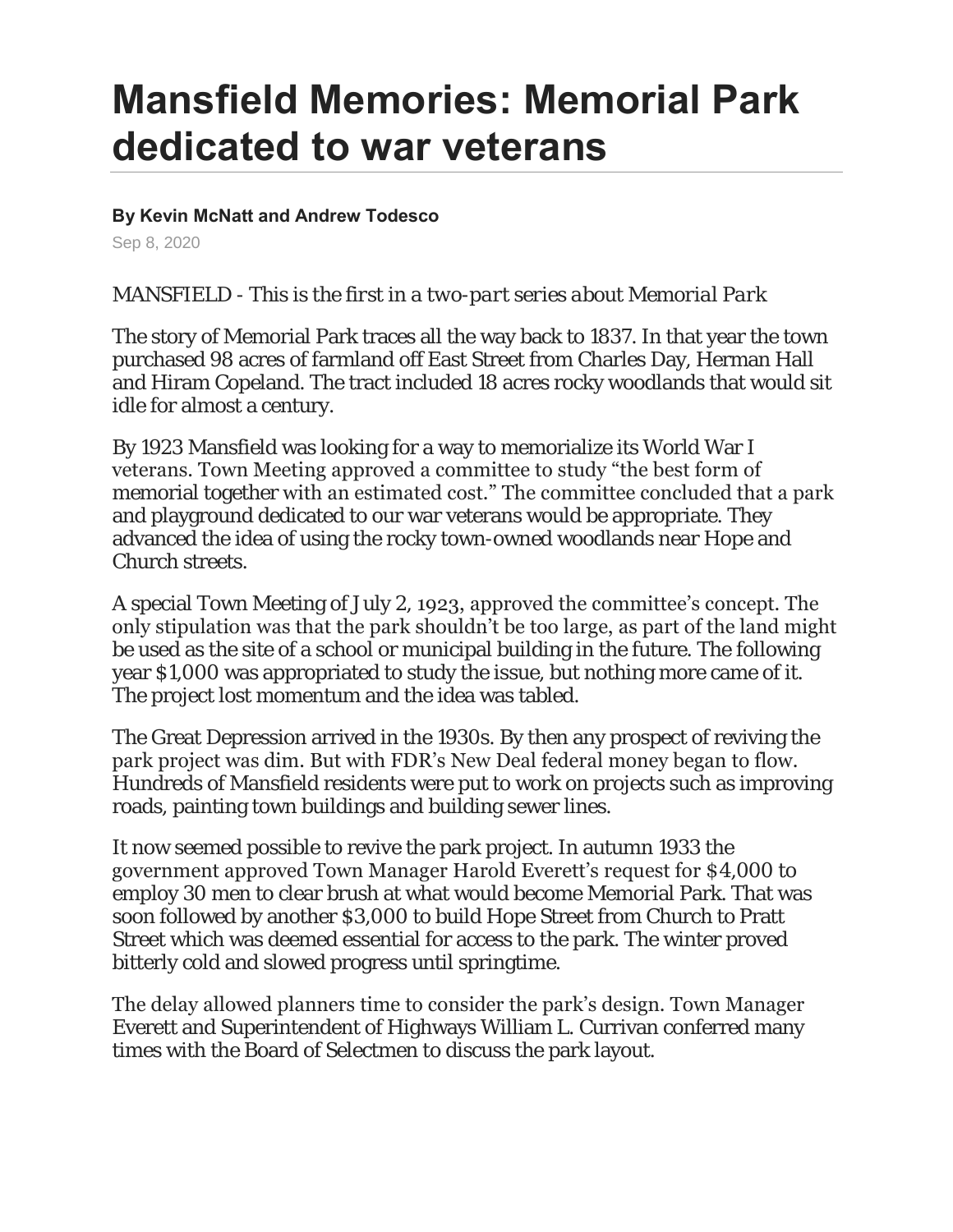

Construction of Memorial Park began in the autumn of 1933. The town employed 30 men to clear brush and funded construction of Hope Street. The winter proved bitterly cold and slowed progress until springtime.

Work progressed rapidly in 1934. By summer about 70 laborers, carpenters and stonemasons were on the job. Several buildings with stone exteriors were completed. A large bandstand made of fieldstone was constructed just below what would become the south end zone of the football field. One of the most enduring features of the park was constructed that summer. Master stonemasons



James Garland, John Scaldini and Ruggiero Baldelli built pair of four-foot walls that curved at the entrance to Hope Street and stretched out to a length of 40 feet. Observers marveled that it was built "with great speed." About every 10 feet the masons added a design that some said resembled the limbs of a tree